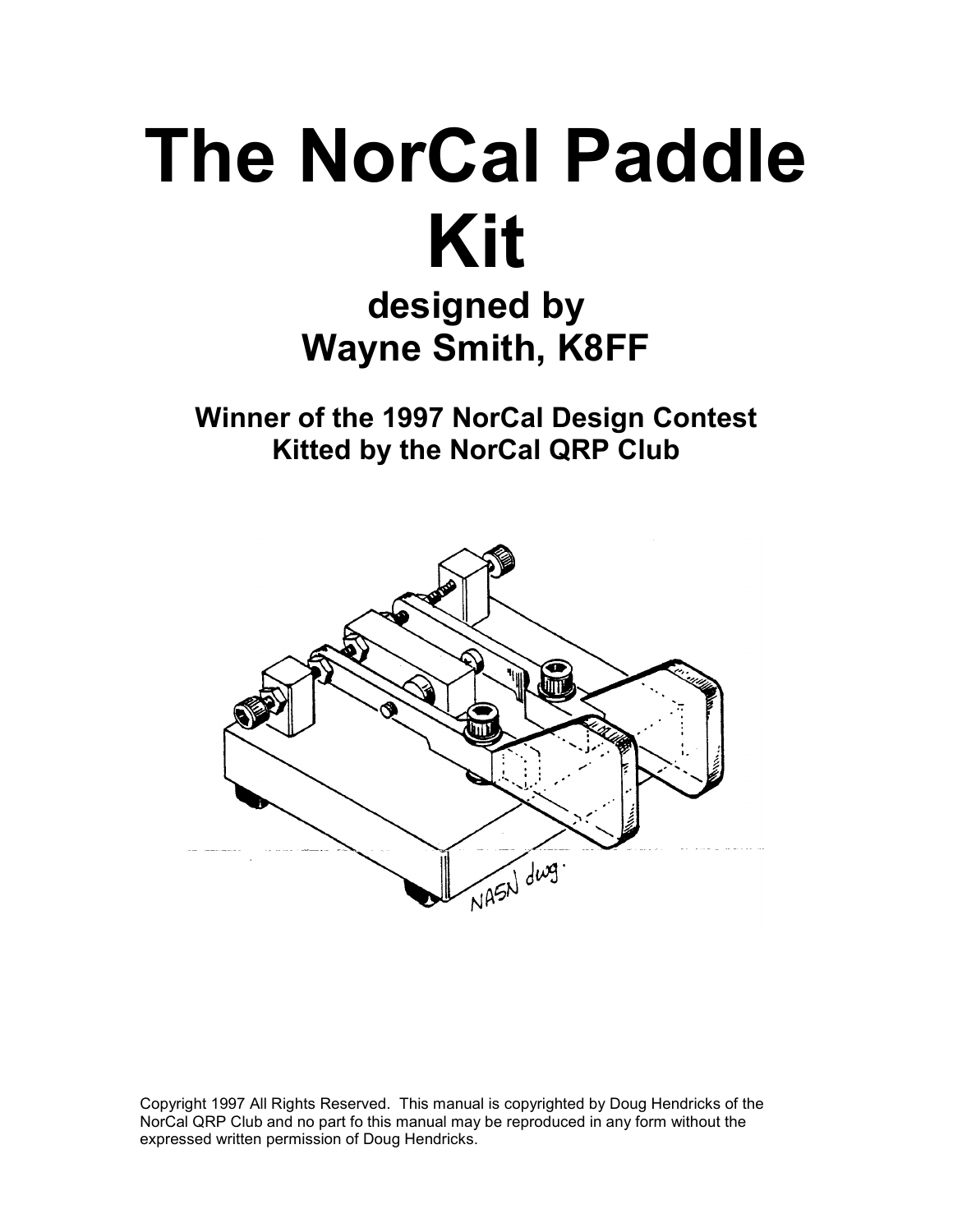Thank you for purchasing the NorCal Paddle kit designed by Wayne Smith K8FF. Wayne lives in Ohio, and submitted the kit design for the NorCal Design Contest. When I first saw this design I knew that we had to kit this one. Therefore we were able to start kitting early and get a jump on things so that we could have the kit ready for introduction at Pacificon. Congratulations to Wayne for designing a great project.

 This kit contains all of the parts needed to produce a high quality iambic paddle that you be very proud of and pleased to use. Since most of us don't have a machine shop in the garage, NorCal contracted with San Luis Machine Company to provide the machined parts. The parts are machined but they are not polished. No power tools are needed to finish the kit. It can be done entirely by hand.

 One member who saw the kit suggested to me that it was like a black powder rifle kit. The parts are all there, what the final product looks like will depend on the amount of time and effort that you spend putting it together.

 Paul Harden, NA5N, has kindly produced an excellent exploded drawing of the paddle. There is an interesting story to this drawing. Paul did it by lantern light at Fort Tuthill on a piece of scratch paper. He then returned home and produced the beautiful drawing that is included in this manual. You will find it invaluable in putting together the kit.

#### Construction:

 Step 1: Inventory the parts that are in the kit. Most of the hardware parts are commonly found in your local hardware store. If we have left out a part, let us know and we will provide it, but keep in mind that if it is a simple nut or washer, you can probably get it locally and not have to wait to finish your kit. The best way to let us know is to email me at the following address:

ki6ds@dospalos.org

If you don't have email, send me a letter at the following address:

 Doug Hendricks 862 Frank Ave. Dos Palos, CA 93620

Ok, time to check off the parts. Use the exploded view to help in parts identification.

1 Base

1 Center Block

1 Dit Paddle Shaft

1 Dash Paddle Shaft

2 x Contact Post

2 x Plastic Handle

2 x Bushing 3/8" x 1/4"

2 x 4-40 x 3/4" SS Socket Head Screws

2 x 4-40 Brass Nut

2 x 6-32 Brass Nut

2 x 6-32 x 3/4" Socket Head Screw

3 x 6-32 x 3/4" Screws

1 x 6-32 x 1" Screw

4 x 6-32 x 3/8" Screws

4 x #6 Brass Washers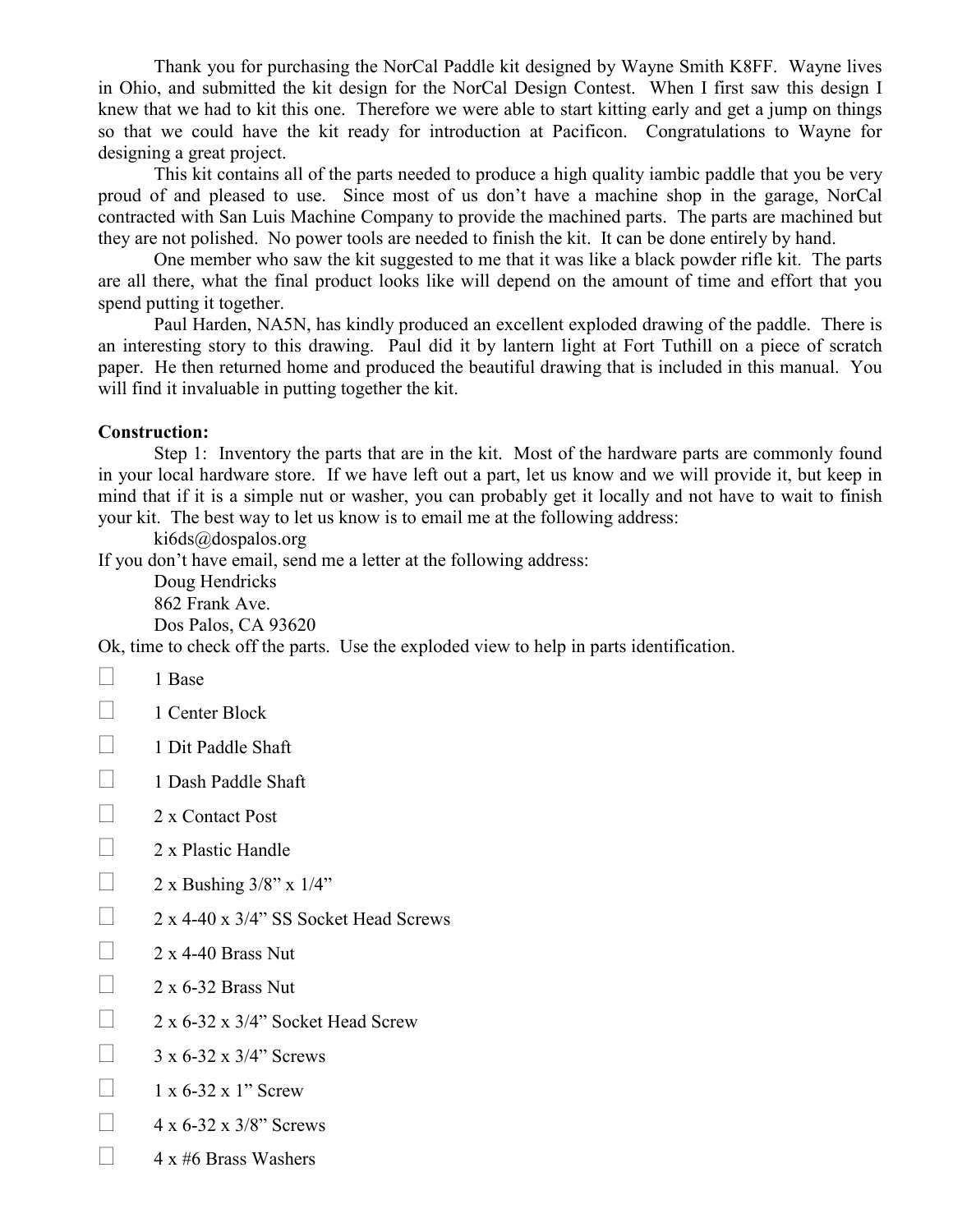2 x 6-32 Stainless Steel Set Screws

- 2 x 6-32 Set Screws
- 1 x Magnet
- 4 x #6 Shoulder Washers
- 3 x #6 Solder Lugs
- 4 x Rubber Feet
- 1 x 1/8" Cable Clamp

 The next step is to put all the parts together so that you can see how it will look and get familiar with the process of putting the paddle together.

#### Contact Post Assembly

 There are 2 contact posts. Both are the same so it doesn't make any difference which one you use for the dit and the dash post. Put a 4-40 brass nut on one of the 4-40 socket head screws and run it clear to the top. Next, screw the 4-40 screw into the contact post. Now, back the nut against the post so that the 4-40 screw will extend out the other side yet be held firmly. Place the post in a vise and file the end of the screw flat and square with the length of the screw. Repeat the operation with the other post.

Take the base and install the left contact post as follows. Find a 6-32 x 3/4" screw, place a solder lug, then a shoulder washer with the shoulder facing away from the head, on the screw. Insert the screw in the base from the bottom and then turn the base over and put another shoulder washer on from the top with its shoulder facing down. The purpose of the shoulder washers is to insulate the screw and the post from the base. Finally attach the contact post assembly and tighten the screw, firmly but not "super tight". Make sure that you align the 4-40 stainless screw with the front edge of the base so that it will point towards the center magnet assembly. Repeat with the other contact post.

## Center Magnet Assembly

 Our next step will be to assemble the center magnet assembly. Find the magnet in the parts bag, and place it on top of the center assembly centering it so that the same amount extends on both sides. The magnet is a press fit, and we will do that later. Right now you are just getting an idea of how the paddle goes together. Set the center magnet assembly aside.

 Now find one of the 6-32 black set screws. Put a 6-32 brass nut on it, run it up on the screw about half way, and insert it where it goes on the center magnet assembly. Repeat with the 6-32 black set screw that goes on the other side. If this sticks out too far for you, may file the ends of the screw down to shorten it. This completes the preliminary assembly of the center magnet assembly. Now take the assembly and set it aside.

 Find two of the 6-32 brass nuts and drill them out with a 9/64" drill bit so that they will slip over the a 6-32 screw. you are going to use them as spacers, so the threads need to be drilled out.

Next, use a 6-32 x 3/4 screw to attach the front part of the assembly to the base. Use the screw that is nearest the center of the base. Place a solder lug on the screw and then place it in the base. Align the center magnet assembly as shown in the exploded drawing and tighten the screw. We purposely made the holes bigger than they needed to be to allow for alignment of the center block.

Find the 6-32 x 1" screw. Use a file or grinder to shorten it to 7/8". The 1" screw is too long, and the 3/4" one is too short. So, you need to adjust the length with a file or grinder. [This is a kit after all.] Use your new "custom length screw" to attach the other side of the center assembly. This screw will be nearest the edge of the base. Put the cable clamp on the screw and then insert it in the hole and tighten. Set the paddles aside.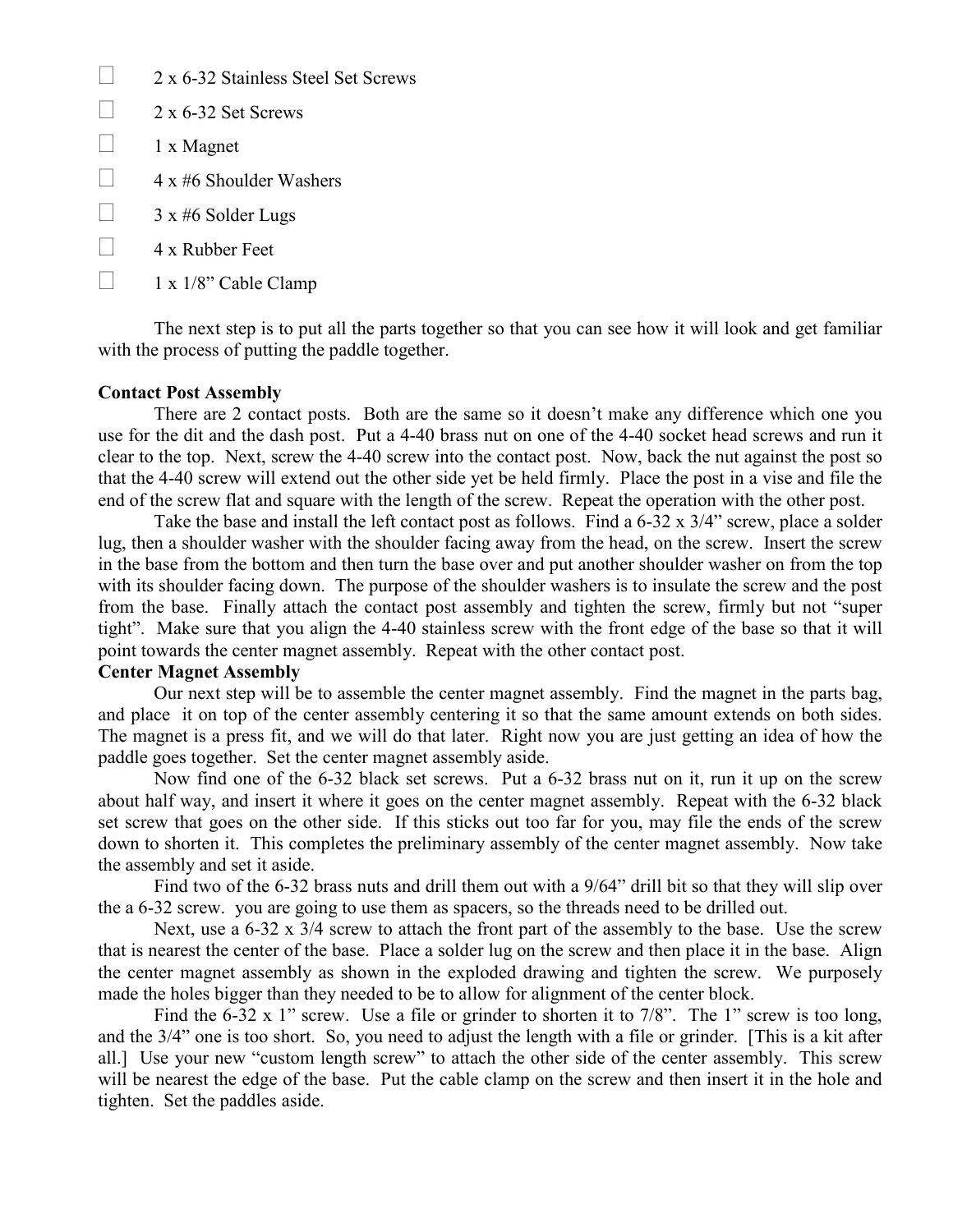### Dit and Dash Paddle Shafts

 Locate the dit paddle shaft from the machined parts. Make sure that you have the dit paddle shaft and not the dash, as they are mirror images of each other and are easily confused. Use a 6-32 x 3/8" screw to attach one of the plastic handles to the shaft as shown in the exploded view. Don't tighten the screw too tight as you will break the plastic.

Next use another 6-32 x  $3/8$ " screw and thread it through the hole near the middle of the shaft. Be sure to orientate the screw head correctly, making sure that it will be on the same side as the magnet when the paddle shaft is attached to the base. Refer to the exploded drawing. Tighten the screw all the way and put a 6-32 brass nut on the other side. Later, you will be able to use this screw to adjust the pull of the magnet on the arm to your preference. The nut is used as a lock nut.

 Now place the 6-32 Stainless Steel set screw in the hole on the end of the paddle shaft, with the allen socket on the same side as the head of the previously attached screw. This set screw will act as one side of the dit contact, with the 4-40 socket head screw in the contact post acting as the other side. Adjust the set screw so that the socket head is flush with the paddle shaft, and put a brass 6-32 nut on the other side to act as a lock nut. Place the shaft in a vise and use a file to flatten the end of the set screw so that it is square with the shaft of the set screw. This will be the other side of your contacts. Make sure that you don't file the end with the allen screw socket in it. Repeat the above with the other paddle shaft.

 The attachment of the paddle shafts to the base is next. Place a #6 brass washer over the hole where the paddle shaft goes. This acts as a bearing surface and gives the paddle shaft clearance with the top of the base. Due to the manufacturing process used, one side of the washer is slightly convex, the other side is slightly concave. This is actually a plus for this application. To find the concave side, take the washer and carefully feel the edges with your finger. The side that is concave will feel "sharp". Place the convex side against the paddle shaft, both on the bottom and the top. This will give you the necessary clearance. Find one of the 3/8" long by 1/4" bronze bearings and place it in the hole of the shaft where it goes. Refer to the exploded drawing. This bearing is very important to the "feel" of the paddles. You will adjust it later.

Now take one of the 6-32 x 3/4" socket head screws and put a #6 brass washer on it, again making sure that you have the convex side of the washer against the paddle shaft. Then attach the dit paddle to the base with the socket head screw, which acts as a pivot for the arm. The arm should fit easily into the space provided. Be sure to back the 4-40 socket head screw out of the contact post to give you enough clearance. Repeat the above operation with the other paddle shaft.

 Your paddle is now complete and should look like the exploded drawing. Take a moment and admire your work. Next, adjust the contact points to your liking. One suggestion is to use an allen wrench and a small wrench to hold the locknut. I tighten the screw until it just touches the other contact, then back it off about 1/16th of a turn, and tighten the lock nut while holding the shaft with the allen wrench.

 Now test the action of the paddles. It is not exactly what you had in mind is it? No, because you haven't tuned or blueprinted your paddles. Note that there is some up and down movement of the paddle arms. That is because of the play between the top of the bearing and the shaft. What you need to do is reduce this "play". Get a set of "feeler" gauges that are used by an automobile mechanic to set points and valve clearances. Use them to measure the clearance between the washer and the paddle shaft. Or you can use a micrometer or a dial caliper to measure the thickness of the paddle arm and the length of the bearing. I found that mine were .005" difference when I started. I carefully filed the bearing down until the clearance was .002" and it was just right. Make sure that you take the bearing out of the shaft to file it. Take your time and test fit. DO NOT go too far or your bearing will not work, and you will have ruined your bearings. I was able to adjust mine to .001". Be careful, we do not have extras.

 Replacement bearings are available from San Luis Machine Company, but they are a special order item. The cost is \$2.00 per bearing, and they ask that you include a self-addressed mailing label. To order replacement bearings send \$2 per bearing plus the mailing label to: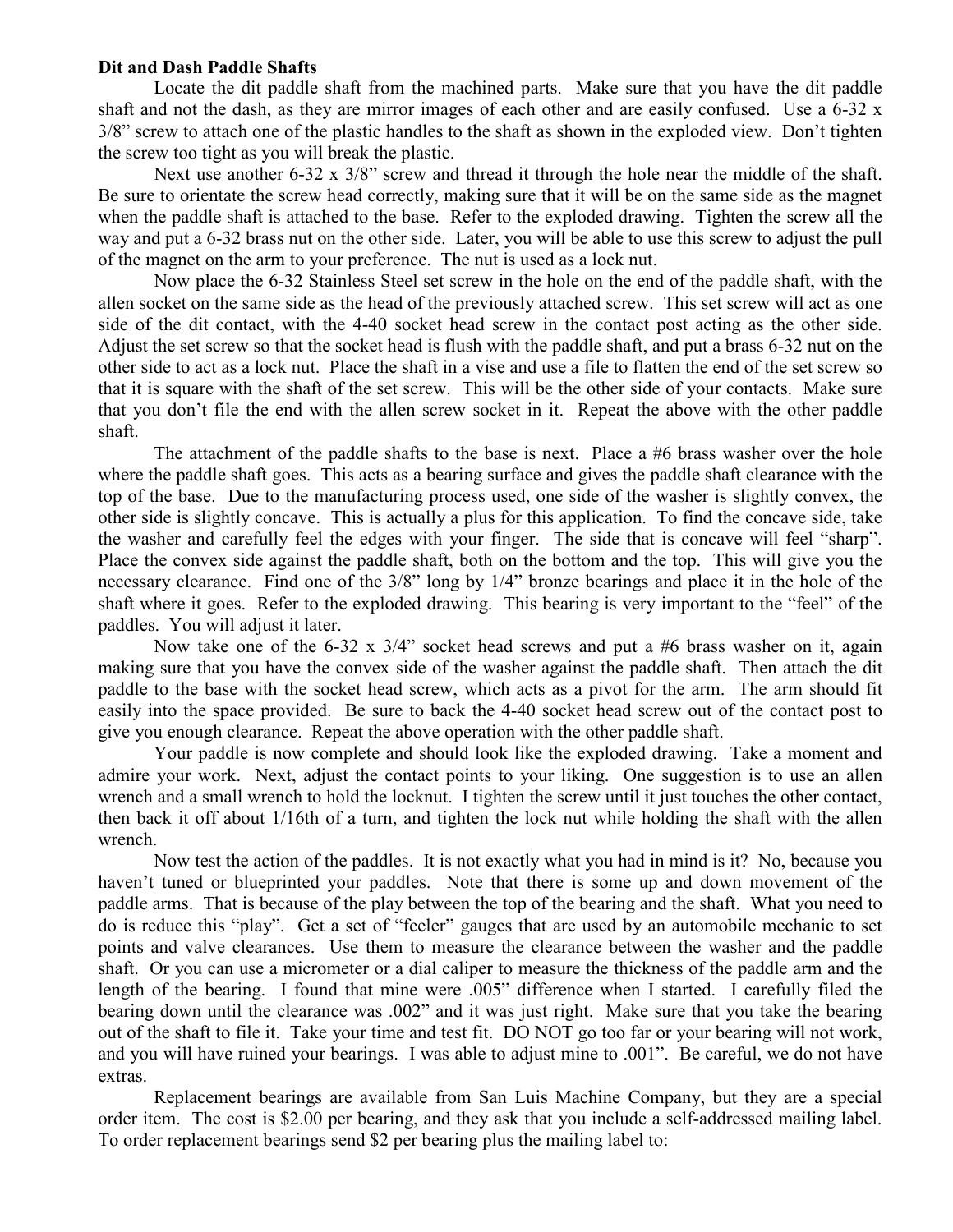San Luis Machine Company Unit F2 200 Suburban Rd. San Luis Obispo, CA 93401

After you have the feel just right it is time to finish your paddles. Disassemble the paddle being very careful not to mix up the paddle shaft parts. Keep the bearings separate and always with the same shaft. It is time to polish your paddle parts. I used a buffer and polishing rouge. It took about 5 hours to finish the brass parts just right, but it was worth it. Another method of finishing the paddles is to use #400 grit wet/dry sandpaper from an auto supply store and WD40 as a lubricant. This will give it a satin finish that looks very nice also. And there will be those of you who will have them plated, either chrome or even gold or silver, the choice is yours.

 To finish the plastic handles, take a fine file or 100 grit sand paper and lightly sand the edges after grinding or cutting them to shape. If you want to cut off the corners as in the drawings, use a hack saw and vise. When you are satisfied with the shape, take the paper off the paddle handles and buff the edges to polish them clear. Paul Harden, NA5N passes along this tip. When you get the saw marks out, put water on the edges and use 220 grit sand paper to polish the edges to a crystal clear finish. It will just take a few strokes of sandpaper.

We coated the base with WD40 to keep it from rusting, so you will want to degrease it before painting or finishing. We used hot rolled steel for the base, and it has a rough surface that needs to be smoothed before you finish it. We suggest that you go to the hardware store and buy some 80 grit sand paper. Place the sand paper onto a surface that is nice and flat, either a table saw or a piece of glass. Then holding the base with the upper side down, sand it in a circular motion, making sure that you keep the surface flat at all times. Do not use a power sander here, as you will get dips and valleys which will affect the final outcome of your paddles. When you have it as smooth as you want it, then paint it with a sandable metal primer, and follow the directions on the can to finish the base. If you paint it make sure to use some spare 6-32 screws so that you don't get paint in the threads.

 When you are satisfied with the finish of the center assembly, it is time to press fit the magnet. Don't be alarmed. This is a simple operation. Place the center assembly in a vise, with two pieces of wood to straddle the magnet hole and give the magnet clearance when it comes through. Then, carefully place the magnet at the start of the hole, and slowly close the vise to press the magnet in. Eyeball it and try to get the magnet with the same amount sticking out of both sides. Don't worry, if you go too far, just turn it over and push it back. On some of the kits the fit will not require press fitting, and all that will be required is to place a drop of super glue on the magnet and slide it into the hole. Just don't do it until after you have finished polishing the center block.

 To keep your paddles looking brand new with a mirror surface, use Mother's Metal Polish, available from any auto parts store. It is used to polish mag wheels, but works great on the brass and metal parts.

 Now it is time to reassemble the paddles. Start with the center assembly. Note that the holes that the mounting screws go in have some play, about .015" in fact. This was done on purpose in order to give you room to adjust the center assembly to fit square to the edge of the paddle base. When you have it just right, tighten the screws snug but not tight. Then assemble the contact posts. Now adjust the 4-40 screws so that they are flush with the edge of the post. This will give us room to fit the dit and dash arms in.

 The next step is to wire the paddle. Refer to the exploded diagram. One hint: solder the wire to the solder lugs and then attach the solder lugs, otherwise the paddles act as a huge heat sink and they are hard to solder. Run the cable through the cable clamp, tighten the clamp and run the wires to the appropriate screws..

 Attach the feet as shown in the diagram. Press them on hard and they will stick to the surface, but it is important that all oil and grease have been removed.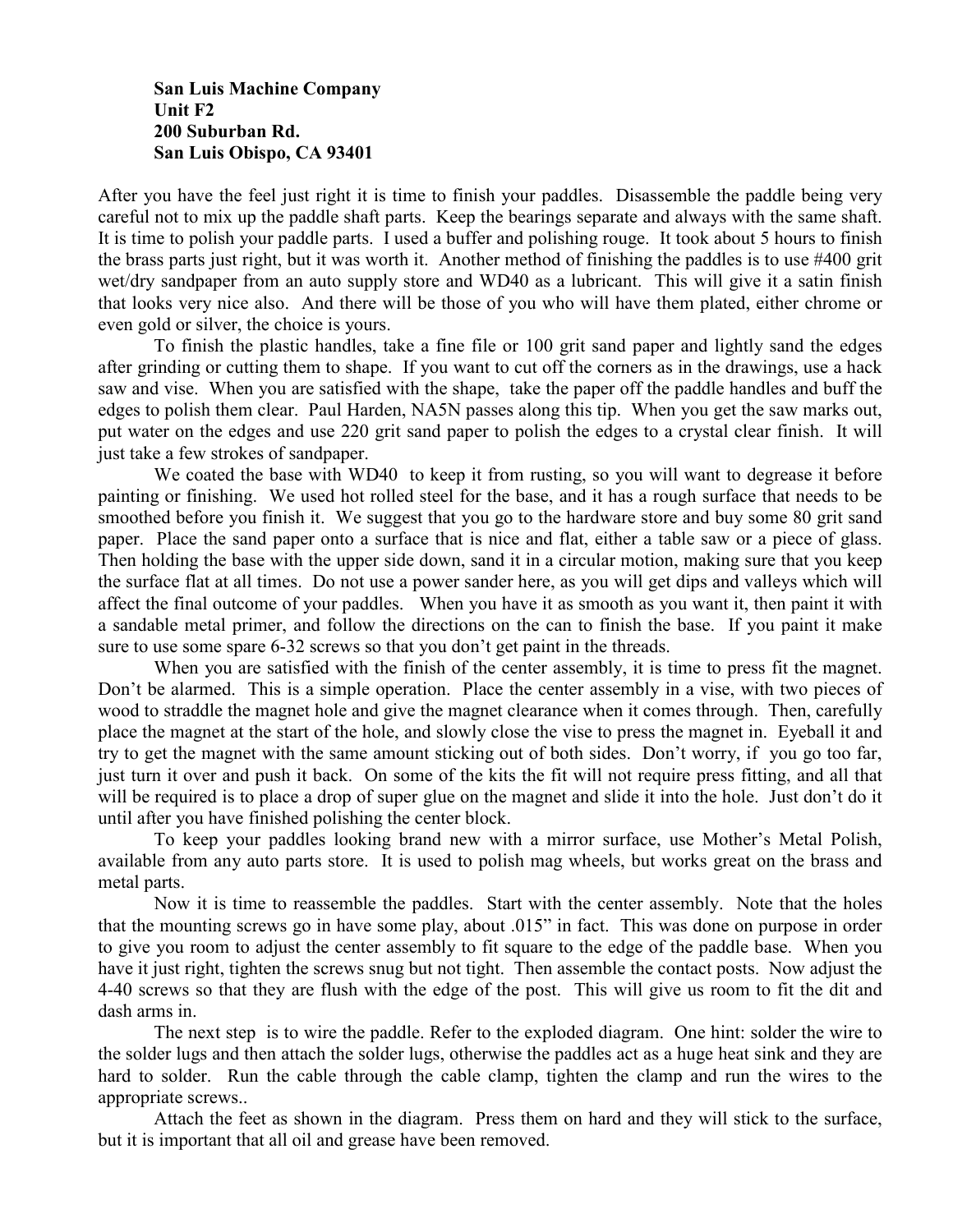Finally, adjust your paddles to your liking. Congratulations you have just finished your kit. We hope that you enjoy it, and if you come up with any mods or suggestions, we would like to hear from you. 72, Jim WA6GER and Doug, KI6DS, NorCal QRP Club.

 If you are interested in a powder coated base, San Luis Machine has them available. This will save you the hassle of finishing your base. You will receive a beautifully painted base with a hard, durable painting that has been baked on. The cost is  $$20 + $5$  shipping and handling. Colors available include Red, Blue, Black and White. There is a wait of up to 6 weeks as the bases are run in with other jobs to keep the costs down. You may still use your old base until the new one arrives, it just won't look quite so nice! To order send a check or money order for \$25 to  $(\$20 + \$5 \text{ S&H})$  to:

 San Luis Machine Company Unit F2 200 Suburban Rd. San Luis Obispo, CA 93401

Please remember to include a self-addressed mailing label with your order.

 If you are interested in a keyer kit to go with your paddles, we suggest the NorCal Keyer Kit. Details can be found under the NorCal Kits tab on www.norcalqrp.org. The cost of the kit is \$16.50.

 We want to say a special thanks to Wayne Smith, K8FF for his wonderful design, and to Paul Harden, NA5N for his outstanding illustrations. 72, Doug, KI6DS